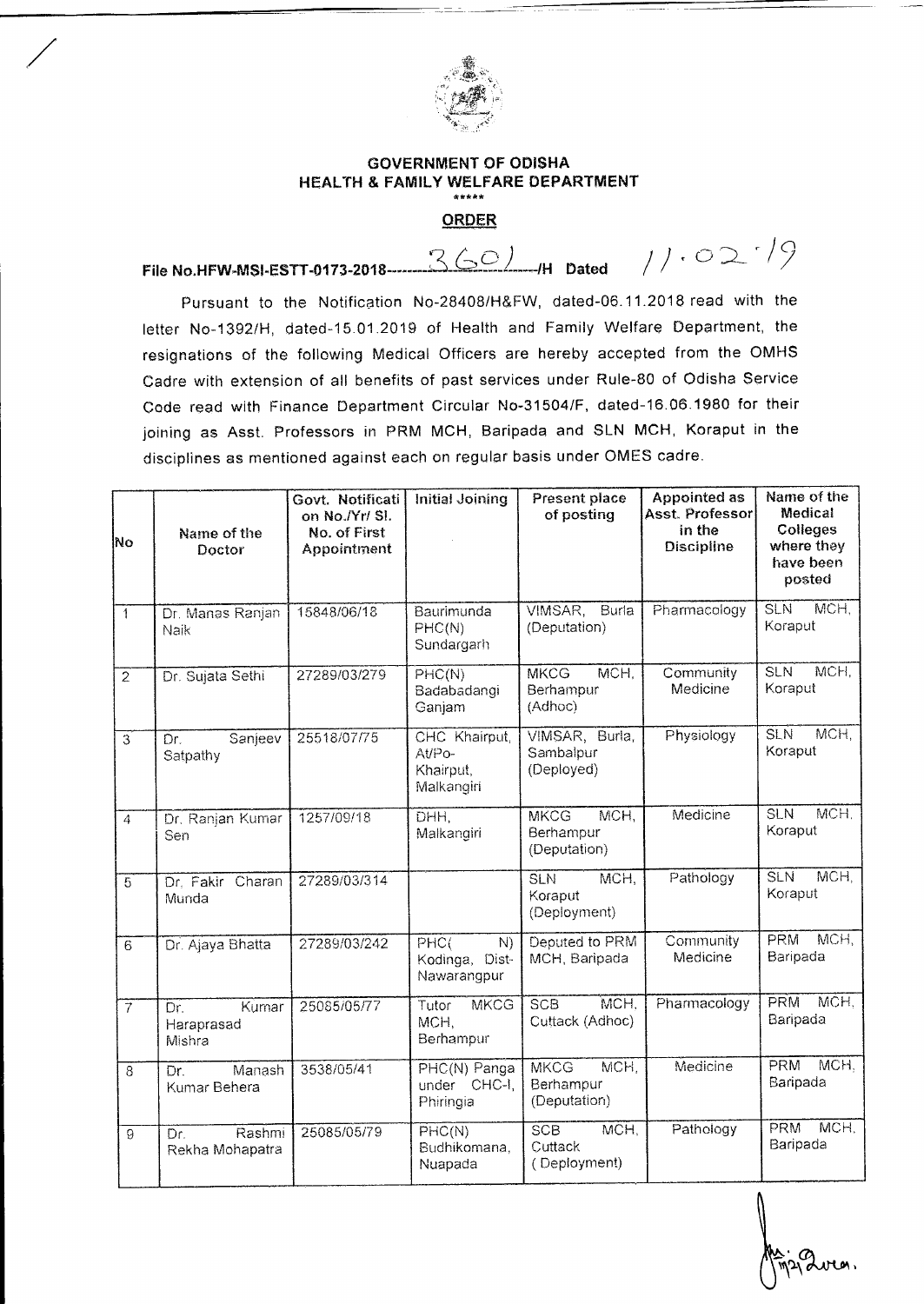| 10              | Dr. Sibasish Patro                | 1642/11/85   | PHC(N) Naira                                                     | MCH,<br><b>MKCG</b><br>Berhampur<br>(Deputation)                                                  | Skin &VD                   | MCH,<br><b>SLN</b><br>Koraput  |
|-----------------|-----------------------------------|--------------|------------------------------------------------------------------|---------------------------------------------------------------------------------------------------|----------------------------|--------------------------------|
| $\overline{11}$ | Dr. Abarnita Sethi                | 25518/07/89  | Asst. Surgeon                                                    | MCH.<br><b>PRM</b><br>Baripada<br>(Deployment)                                                    | F.M.T                      | MCH,<br>PRM<br>Baripada        |
| $\overline{12}$ | Dr. Prabhat Nalini<br>Routray     | 27289/03/170 |                                                                  | MCH,<br><b>FM</b><br>Balasore,<br>Deputation                                                      | Radiology                  | MCH.<br>PRM<br>Baripada        |
| $\overline{13}$ | Dr. Subrat Burma                  | 19347/02/17  | PHC(<br>N)<br>Farang,<br>Dist-<br>Kalahandi                      | MCH,<br>PRM<br>Baripada<br>Deployment)                                                            | Pathology                  | MCH.<br><b>SLN</b><br>Koraput  |
| 14              | Santosh<br>Dr.<br>Kumar Panda     | 3513/10/132  |                                                                  | MCH.<br><b>PRM</b><br>Baripada,<br>Deputation                                                     | Radiology                  | MCH.<br><b>SLN</b><br>Koraput  |
| 15              | Dr. Manas Ranjan<br>Mailick       | 1257/09/3    | G.<br><b>CHC</b><br>Udayagiri                                    | MCH.<br><b>PRM</b><br>Baripada<br>(Deployed)                                                      | Paediatrics                | MCH,<br>PRM<br>Baripada        |
| 16              | Dr. Utkal Nayak                   | 15848/06/2   | Govt. Hospital,<br>Gadapur,<br>Daringbadi,<br>Dist-<br>Kandhamal | BBMCH,<br>Bolangir<br>(Deployment)                                                                | $\overline{OSG}$           | MCH.<br>SLN<br>Koraput.        |
| 17              | Jagannath<br>Dr.<br>Mishra        | 8832/04/38   | PHC(N)<br>Saragada<br>CHC,<br>under<br>Bijatala                  | MCH,<br>PRM<br>Baripada<br>(Deputation)                                                           | Anaesthesiology            | MCH,<br>PRM<br>Baripada        |
| $\overline{18}$ | Swetapadma<br>Dr.<br>Pradhan      | 11795/01/261 | DHH.<br>Baripada                                                 | MCH,<br><b>SCB</b><br>Cuttack<br>(Deputation)                                                     | TB &CD                     | MCH.<br>PRM<br>Bripada.        |
| 19              | Monalisa<br>Dr.<br>Panda          | 25518/07/52  | PHC(N)<br>Khaprakhol,<br>Bolangir                                | MCH,<br><b>SCB</b><br>Cuttack<br>(Deployed)                                                       | Physiology                 | MCH.<br>PRM<br>Baripada        |
| 20              | Dr. Ashrumochan<br>Sahoo          | 1257/09/30   | DHH, Koraput                                                     | Relieved<br>from<br>SVPPGIP,<br>Cuttack & joined<br>the.<br>in<br>Department<br>on<br>12,12.2018. | Psychiatry                 | MCH.<br>PRM<br>Baripada        |
| 21              | Thakura<br>Dr.<br>Soren           | 27289/03/270 | $\widetilde{N}$ ),<br>PHC(<br>Dumabhal                           | MCH,<br>PRM<br>Baripada                                                                           | Medicine                   | MCH,<br><b>PRM</b><br>Baripada |
| 22              | Dr. Bibhu Prasad<br>Behera        | 3555/04/34   | PHC(N)<br>Kumuli,<br>Koraput                                     | MCH,<br>PRM<br>Baripada,<br>(Deployed)                                                            | Medicine                   | MCH,<br>SLN<br>Koraput         |
| $\overline{23}$ | Dr. Upasana Das                   | 3513/10/160  | Police<br>Hospital,<br>Koraput                                   | MCH,<br><b>PRM</b><br>Baripada<br>Deputation)                                                     | Pathology                  | MCH.<br><b>PRM</b><br>Baripada |
| 24              | Dr. Ashis Kumar<br>Gupta          | 1642/11/74   | Gadigaon<br>PHC(N)                                               | LTRMO,<br>did<br>Nuapada,<br>for<br>join<br>not<br>higher study                                   | Orthopaedics<br>Surgery    | MCH,<br>PRM<br>Baripada        |
| 25              | Sudhanshu<br>Dr.<br>Sekhara Nanda | 3513/10/105  |                                                                  | MCH,<br><b>MKCG</b><br>Berhampur<br>(Deputation)                                                  | $\overline{\mathrm{O}}$ &G | MCH,<br>PRM<br>Baripada        |
| 26              | Ku.<br>Manoj.<br>Dr.<br>Dash      | 3513/10/249  |                                                                  | MCH,<br>PRM<br>Baripada<br>(Deputation)                                                           | Community<br>Medicine      | MCH.<br><b>PRM</b><br>Baripada |

An : Grow